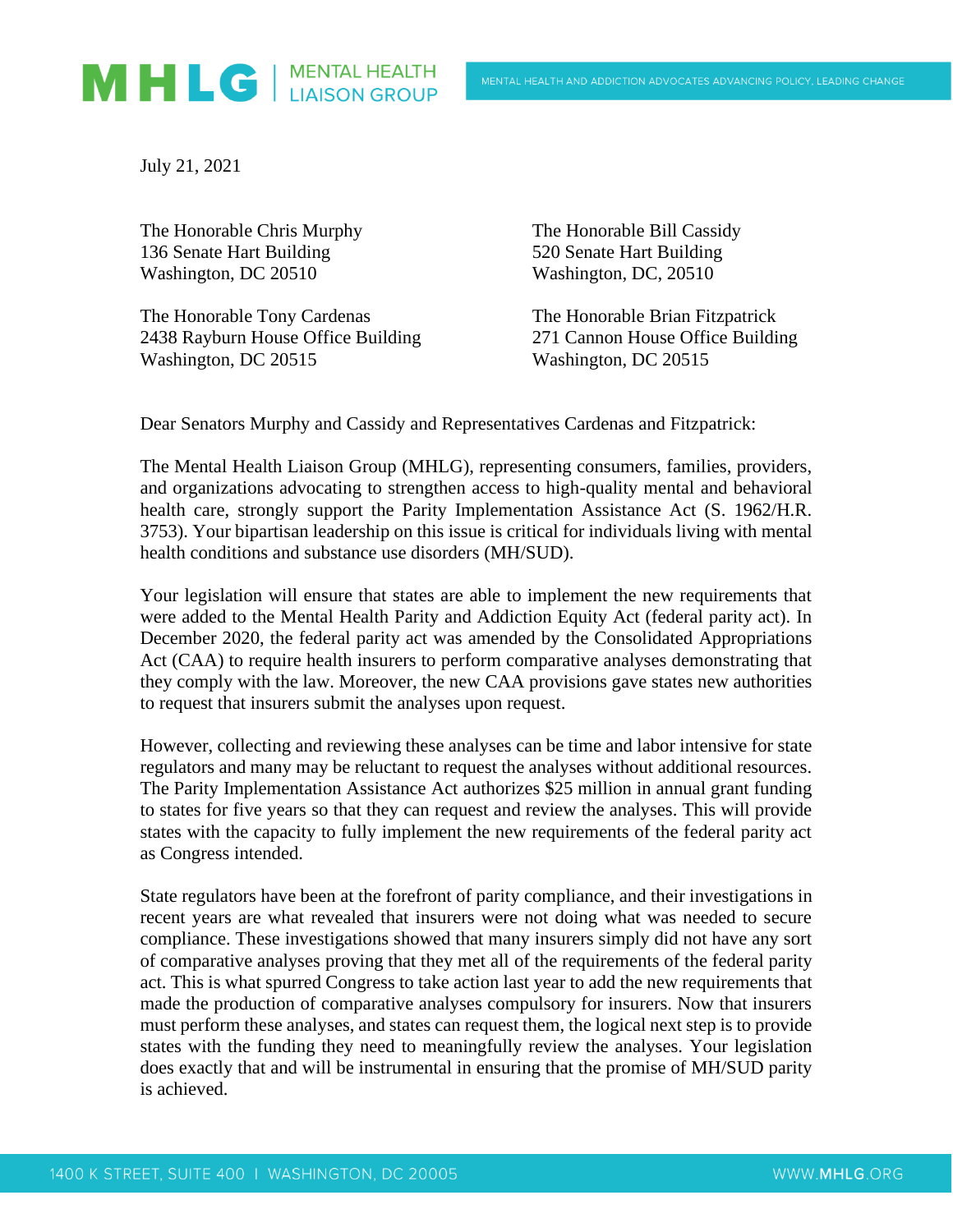## MHLG | MENTAL HEALTH

The federal parity act has been in effect for over a dozen years but far too often individuals and families face unnecessary suffering and financial hardship because their insurance plans will not provide the same level of coverage for behavioral health care as they do for other medical care. It is critical that patients have parity in accessing MH/SUD services given the increased deaths from suicides and overdoses. The Parity Implementation Assistance Act will help stem the tide of this crisis and ensure that people get the treatment they need and deserve.

The MHLG thanks you again for your bipartisan commitment to achieving full parity and pledges our support to help you move this legislation through Congress.

Sincerely,

2020 Mom American Art Therapy Association American Association for Psychoanalysis in Clinical Social Work American Association of Child and Adolescent Psychiatry American Association on Health and Disability American Counseling Association American Foundation for Suicide Prevention American Mental Health Counselors Association American Psychiatric Association American Psychological Association American Society of Addiction Medicine Anxiety and Depression Association of America Association for Ambulatory Behavioral Healthcare Centerstone Children and Adults with Attention-Deficit/Hyperactivity Disorder Children's Hospital Association Clinical Social Work Association College of Psychiatric and Neurologic Pharmacists Confederation of Independent Psychoanalytic Societies Depression and Bipolar Support Alliance Eating Disorders Coalition for Research, Policy & Action Global Alliance for Behavioral Health and Social Justice International OCD Foundation International Society for Psychiatric Mental health Nurses Lakeshore Foundation Maternal Mental Health Leadership Alliance NAADAC, the Association for Addiction Professionals NACBHDD NARMH National Alliance on Mental Illness